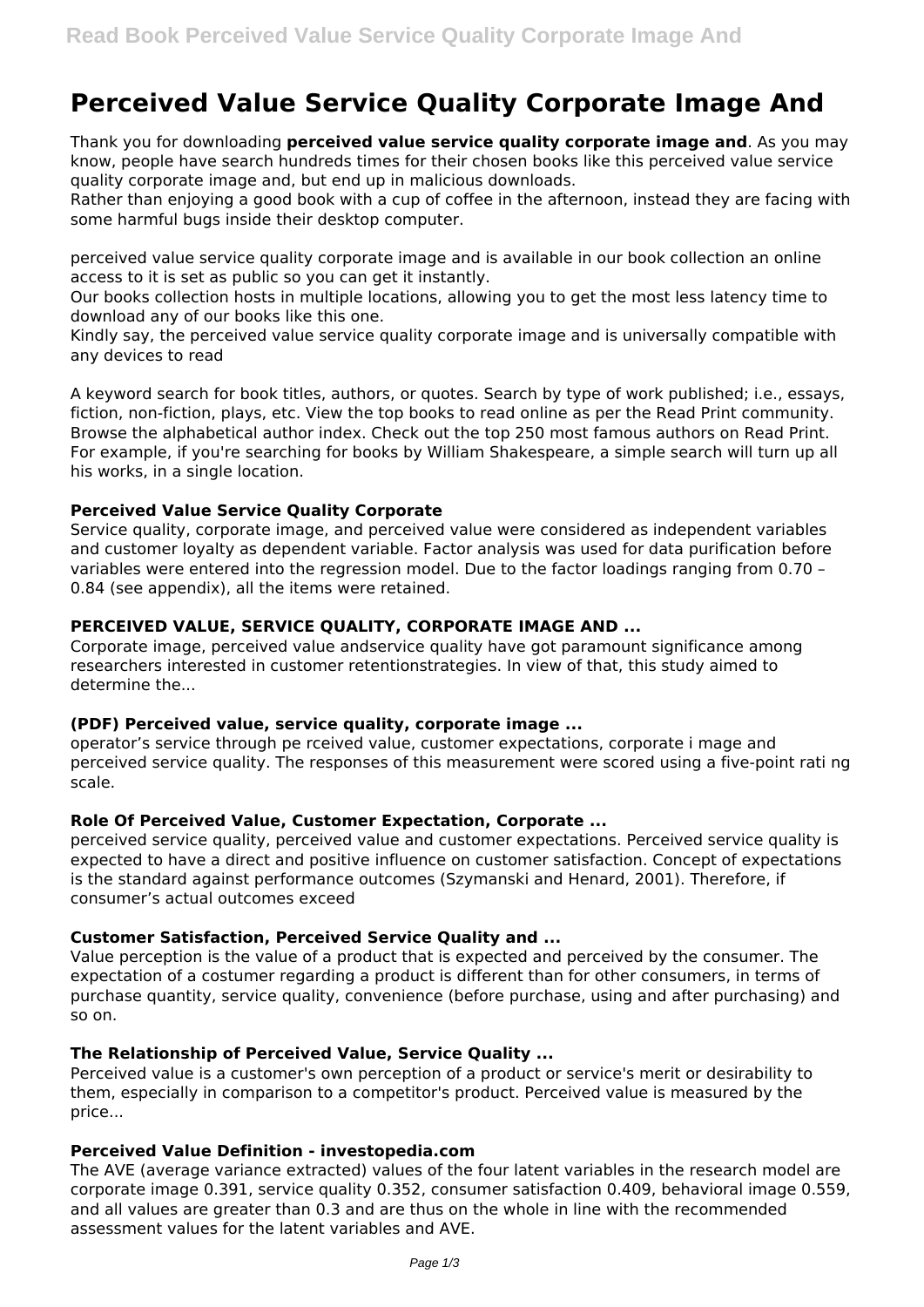# **Corporate image as a mediator between service quality and ...**

Zameer et al. found the influence of service quality, customer satisfaction and corporate image on customer's perceived value that helps the service sector, especially banks, how they can increase the perceived value of customers through improved service quality, customer satisfaction and corporate image.

## **The Effect of Service Quality, Customer Satisfaction and ...**

Perceived quality can be defined as the customer's opinion about the overall quality or image of the product or service or the brand itself with respect to its purpose of use as against its alternatives. Perceived quality might not be linked to the actual product but is more skewed towards the brand image, customer experience with the brand and its other products, peer opinions, etc.

## **Perceived Quality Definition, Importance, Advantages ...**

The results indicate that service quality, corporate image and perceived value are the key drivers in enhancing brand loyalty when customer satisfaction mediated in their relationship. The findings confirm the mediating role of customer satisfaction

## **Impact of Service Quality, Corporate Image and Perceived ...**

The data is processed and analyzed using SEM through PLS software. The results show that destination image, perceived value, and customer satisfaction have a positive and significant effect on the Behavioral Intentions. Perceived value has a higher correlation coefficient value when it is compared to the destination image and satisfaction.

## **THE MEDIATING EFFECT OF CUSTOMER SATISFACTION ON ...**

The theoretical model consisting of seven constructs: customer expectation, corporate image, service quality, perceived value, customer satisfaction, customer complaints and brand loyalty, has led to the elaboration of 14 hypotheses. 4.2.1. Corporate image. Four hypotheses relating to corporate image were identified.

#### **Service quality and customer satisfaction of a UAE-based ...**

This paper identified the impact of service quality, customer satisfaction and corporate image on the customer perceived value that helps the services sector especially banks how they can improve the customer perceived value through improving their service quality, customer satisfaction and corporate image.

# **Impact of service quality, corporate image and customer ...**

An empirical analysis of synthesizing the effects of service quality, perceived value, corporate image and customer satisfaction on behavioral intentions in the transport industry: A case of Taiwan high-speed rail. Innovative Marketing, 7(3), 83-100. Google Scholar

# **A Study of Experiential Quality, Perceived Value, Heritage ...**

This is especially important for service-oriented companies to consider, since an impressive body of research (e.g., Schneider, Erhart, Mayer, Saltz & Niles-Jolly, 2005) shows a clear relationship between service quality, customer satisfaction and financial returns.

# **Perception Is Reality: How Employees Perceive What ...**

The dimensions of service quality are built on a basis of formative indicators and a multi-level and hierarchical model is used as a framework to synthesize the effects of service quality, perceived value, corporate image and customer satisfaction on behavioral intentions of customers in the quick service restaurant industry.

# **An Empirical Study of the Effects of Service Quality ...**

Quality costs are the costs associated with preventing, detecting, and remediating product issues related to quality. Quality costs do not involve simply upgrading the perceived value of a product to a higher standard. Instead, quality involves creating and delivering a product that meets the expectations of a customer.Thus, if a customer spends very little for an automobile, he will not ...

## **Quality costs — AccountingTools**

The dimensions of service quality are built on a basis of formative indicators, and also a multi-level hierarchical model is used as a framework to synthesize the effects of service quality, perceived